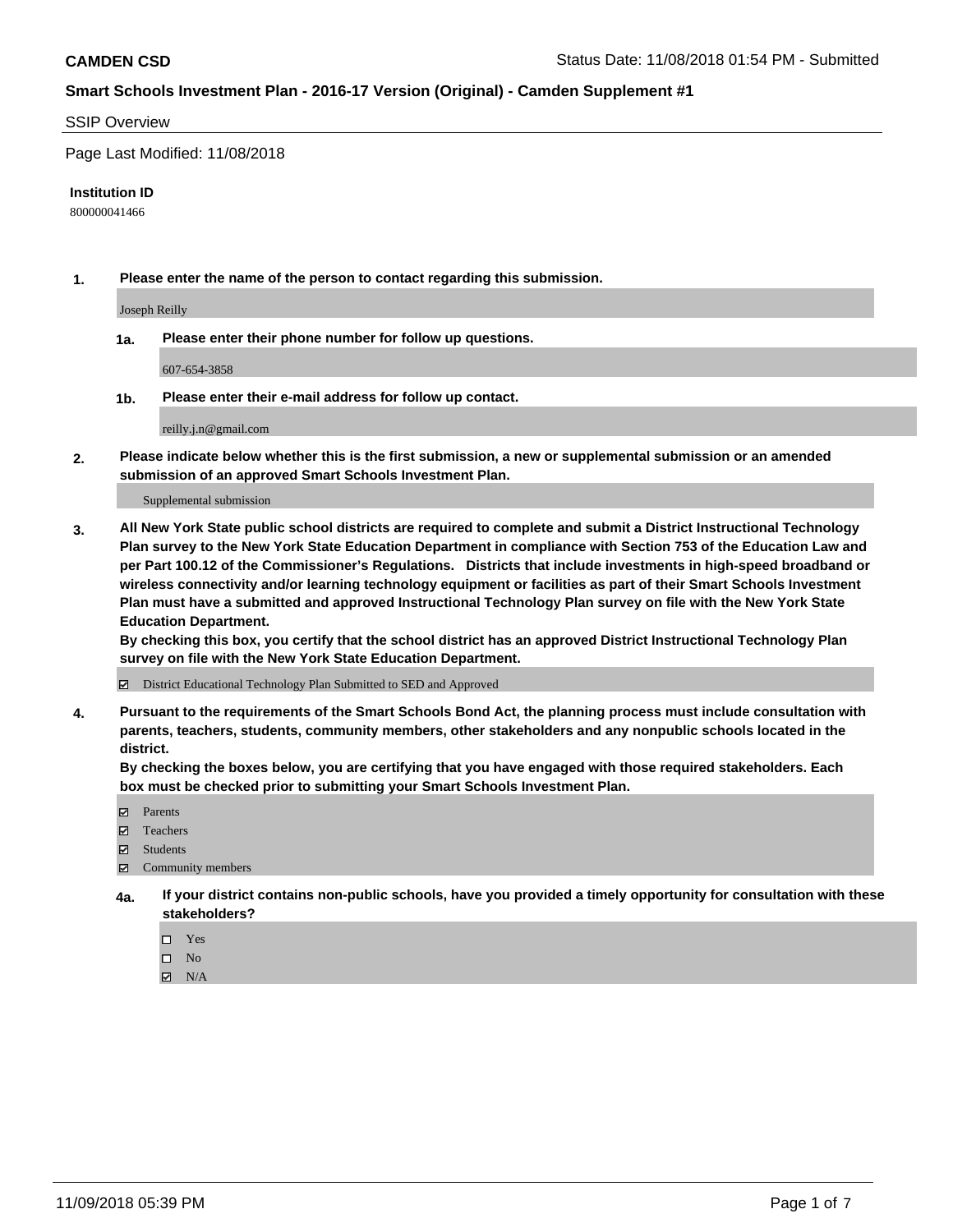## SSIP Overview

Page Last Modified: 11/08/2018

## **5. Certify that the following required steps have taken place by checking the boxes below: Each box must be checked prior to submitting your Smart Schools Investment Plan.**

- The district developed and the school board approved a preliminary Smart Schools Investment Plan.
- $\boxtimes$  The preliminary plan was posted on the district website for at least 30 days. The district included an address to which any written comments on the plan should be sent.
- $\boxtimes$  The school board conducted a hearing that enabled stakeholders to respond to the preliminary plan. This hearing may have occured as part of a normal Board meeting, but adequate notice of the event must have been provided through local media and the district website for at least two weeks prior to the meeting.
- The district prepared a final plan for school board approval and such plan has been approved by the school board.
- $\boxtimes$  The final proposed plan that has been submitted has been posted on the district's website.
- **5a. Please upload the proposed Smart Schools Investment Plan (SSIP) that was posted on the district's website, along with any supporting materials. Note that this should be different than your recently submitted Educational Technology Survey. The Final SSIP, as approved by the School Board, should also be posted on the website and remain there during the course of the projects contained therein.**

Final\_Smart\_Schools\_Bond\_Investment\_Plans\_\_2016-2019\_(1)\_(1).pdf

**5b. Enter the webpage address where the final Smart Schools Investment Plan is posted. The Plan should remain posted for the life of the included projects.**

http://camdenschools.org/cms/one.aspx?portalId=612286&pageId=3230068

**6. Please enter an estimate of the total number of students and staff that will benefit from this Smart Schools Investment Plan based on the cumulative projects submitted to date.**

2,500

**7. An LEA/School District may partner with one or more other LEA/School Districts to form a consortium to pool Smart Schools Bond Act funds for a project that meets all other Smart School Bond Act requirements. Each school district participating in the consortium will need to file an approved Smart Schools Investment Plan for the project and submit a signed Memorandum of Understanding that sets forth the details of the consortium including the roles of each respective district.**

 $\Box$  The district plans to participate in a consortium to partner with other school district(s) to implement a Smart Schools project.

**8. Please enter the name and 6-digit SED Code for each LEA/School District participating in the Consortium.**

| <b>Partner LEA/District</b> | <b>ISED BEDS Code</b> |
|-----------------------------|-----------------------|
| (No Response)               | (No Response)         |

**9. Please upload a signed Memorandum of Understanding with all of the participating Consortium partners.**

(No Response)

**10. Your district's Smart Schools Bond Act Allocation is:**

\$2,834,336

**11. Enter the budget sub-allocations by category that you are submitting for approval at this time. If you are not budgeting SSBA funds for a category, please enter 0 (zero.) If the value entered is \$0, you will not be required to complete that survey question.**

|                                              | Sub-<br><b>Allocations</b> |
|----------------------------------------------|----------------------------|
| <b>School Connectivity</b>                   | 193.664                    |
| <b>Connectivity Projects for Communities</b> |                            |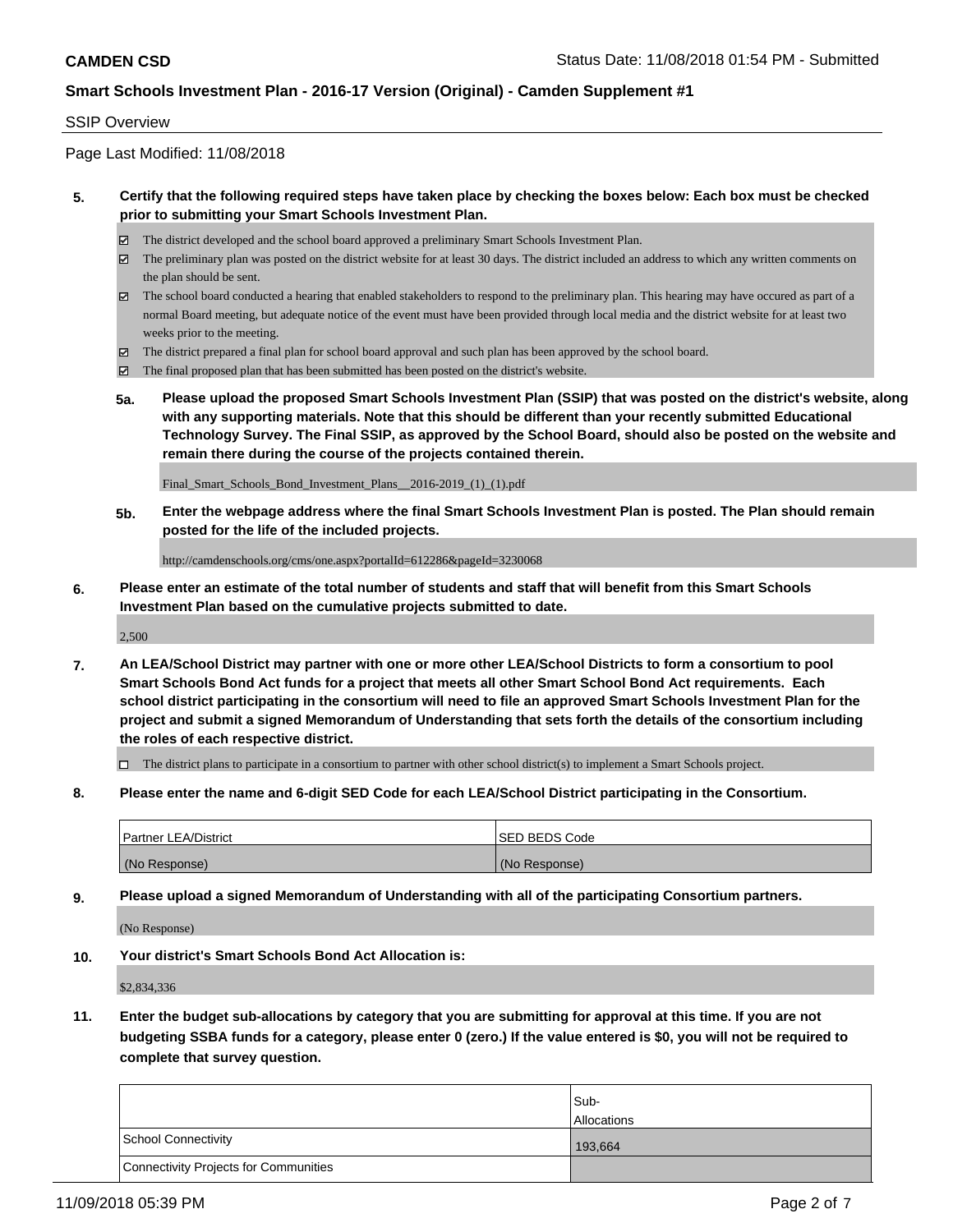# SSIP Overview

Page Last Modified: 11/08/2018

|                                    | Sub-<br>Allocations |
|------------------------------------|---------------------|
|                                    |                     |
| Classroom Technology               |                     |
| Pre-Kindergarten Classrooms        |                     |
| Replace Transportable Classrooms   |                     |
| <b>High-Tech Security Features</b> | U                   |
| Totals:                            | 193,664             |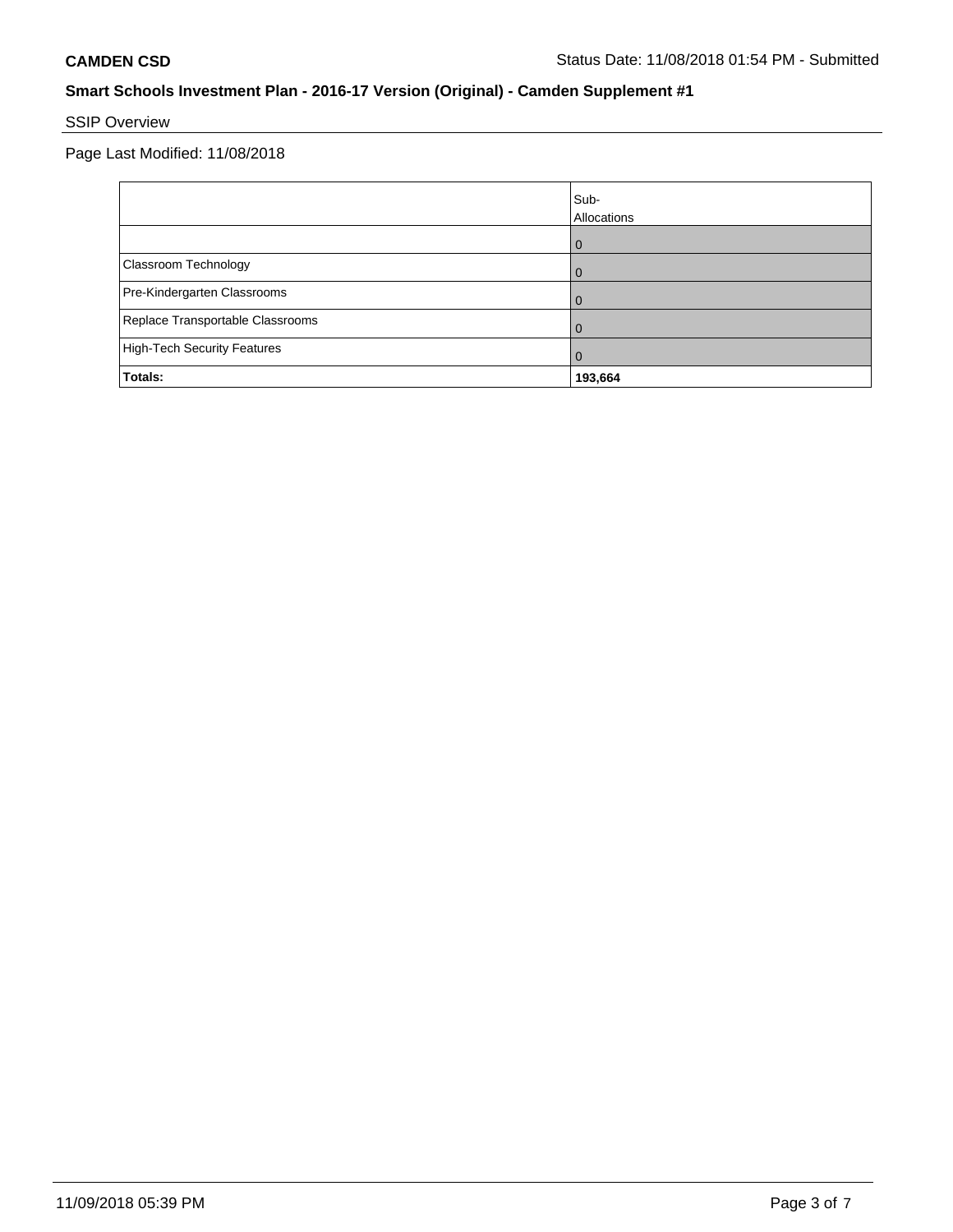## School Connectivity

Page Last Modified: 11/08/2018

- **1. In order for students and faculty to receive the maximum benefit from the technology made available under the Smart Schools Bond Act, their school buildings must possess sufficient connectivity infrastructure to ensure that devices can be used during the school day. Smart Schools Investment Plans must demonstrate that:**
	- **• sufficient infrastructure that meets the Federal Communications Commission's 100 Mbps per 1,000 students standard currently exists in the buildings where new devices will be deployed, or**
	- **• is a planned use of a portion of Smart Schools Bond Act funds, or**
	- **• is under development through another funding source.**

**Smart Schools Bond Act funds used for technology infrastructure or classroom technology investments must increase the number of school buildings that meet or exceed the minimum speed standard of 100 Mbps per 1,000 students and staff within 12 months. This standard may be met on either a contracted 24/7 firm service or a "burstable" capability. If the standard is met under the burstable criteria, it must be:**

**1. Specifically codified in a service contract with a provider, and**

**2. Guaranteed to be available to all students and devices as needed, particularly during periods of high demand, such as computer-based testing (CBT) periods.**

## **Please describe how your district already meets or is planning to meet this standard within 12 months of plan submission.**

The Camden Central School District is currently at 1 Gb bandwidth which exceeds this standard. All switches in the district have been successfully upgraded providing a robust network infrastructure to deliver this bandwidth to every student.

- **1a. If a district believes that it will be impossible to meet this standard within 12 months, it may apply for a waiver of this requirement, as described on the Smart Schools website. The waiver must be filed and approved by SED prior to submitting this survey.**
	- By checking this box, you are certifying that the school district has an approved waiver of this requirement on file with the New York State Education Department.

#### **2. Connectivity Speed Calculator (Required)**

|                         | I Number of     | Multiply by | Divide by 1000 Current Speed |        | Expected                 | <b>Expected Date</b> |
|-------------------------|-----------------|-------------|------------------------------|--------|--------------------------|----------------------|
|                         | <b>Students</b> | 100 Kbps    | to Convert to                | lin Mb | Speed to be              | <b>When</b>          |
|                         |                 |             | Required                     |        | Attained Within Required |                      |
|                         |                 |             | Speed in Mb                  |        | 12 Months                | Speed Will be        |
|                         |                 |             |                              |        |                          | Met                  |
| <b>Calculated Speed</b> | 2.250           | 225,000     | 225                          | 1000   | 1000                     | <b>DNA</b>           |

## **3. Describe how you intend to use Smart Schools Bond Act funds for high-speed broadband and/or wireless connectivity projects in school buildings.**

The first Smart Schools Investment Plan that has been submitted, approved, and is being built out provided funds for a robust network backbone for every student in the district. This equipment is being installed and will be fully operational before the supplement has been approved. Camden wishes to provide the students access to these resources through a complete upgrade of the wireless access points in all buildings in the district. The access points are being located so all students, whether using devices through a "bring your own device" program or provided as a component to the district supplied "one-to-one" initiative, will have no boundaries or limits.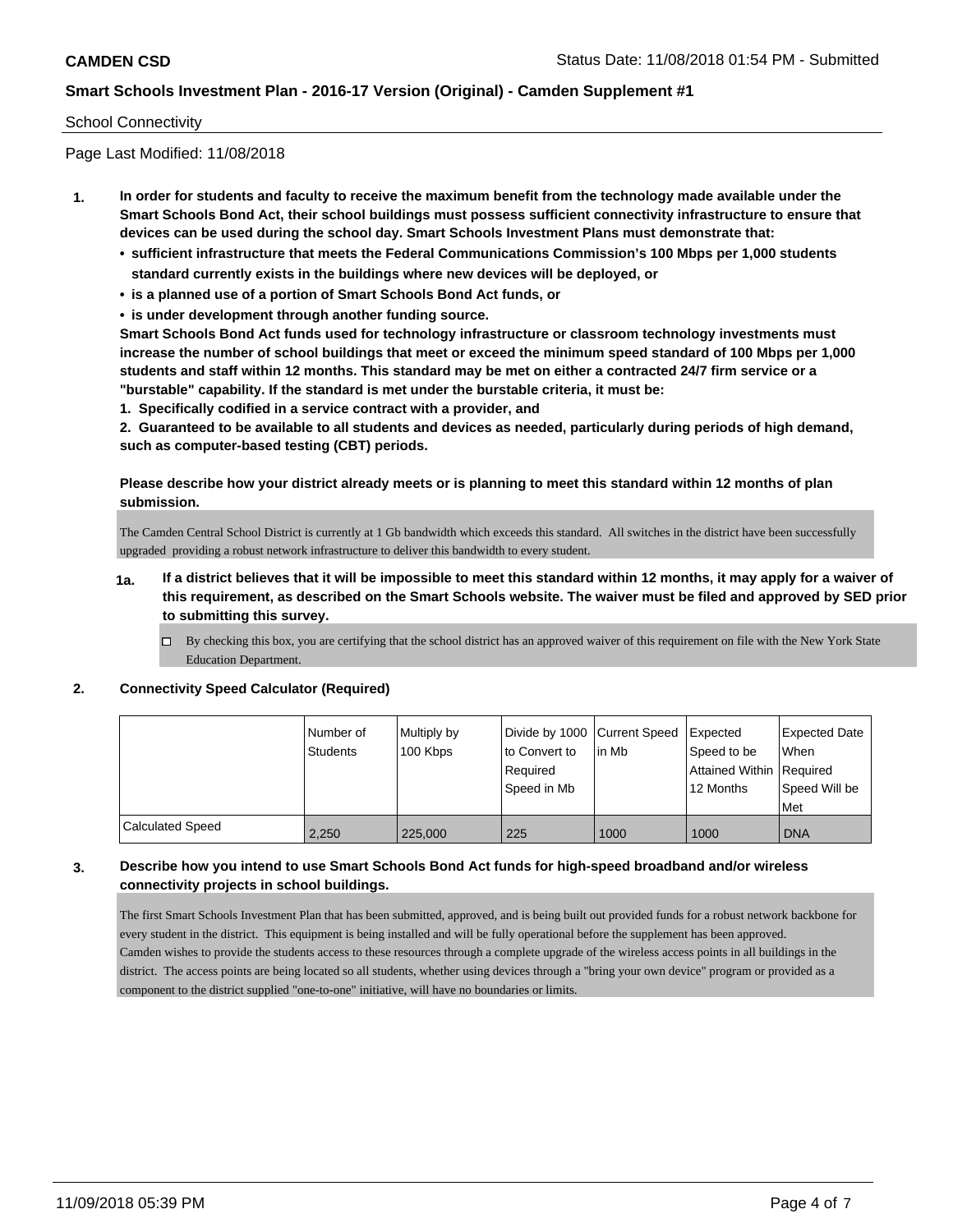#### School Connectivity

Page Last Modified: 11/08/2018

**4. Describe the linkage between the district's District Instructional Technology Plan and the proposed projects. (There should be a link between your response to this question and your response to Question 1 in Part E. Curriculum and Instruction "What are the district's plans to use digital connectivity and technology to improve teaching and learning?)**

In order to sustain research based technology initiatives within the classroom, it is essential to continuously enhance the network backbone and the wireless access to the system. The linkage between curriculum and instruction with the infusion of technology will enhance the following:

- Teacher and student use of technology to increase student's reading level and the reading of instructional texts.
- Integration of technology into Common Core modules
- Use of data as a part of building level data plans to improve teaching and learning
- Committee on Special Education will support staff and students with assistive technology models
- Use of mobile devices as part of the instructional model
- **5. If the district wishes to have students and staff access the Internet from wireless devices within the school building, or in close proximity to it, it must first ensure that it has a robust Wi-Fi network in place that has sufficient bandwidth to meet user demand.**

#### **Please describe how you have quantified this demand and how you plan to meet this demand.**

During the 2016-2017 school year, Camden district technology leadership worked with network planners from the Madison Oneida Regional Information Center, district instructional leadership, and planning engineers from Annese and Associates to quantify this demand. Using heat maps, building floor plans, and student instructional plans, the team identified the requirements of each space and has developed this Smart Schools Investment Plan to acquire the wireless infrastructure required to accomplish these goals.

**6. As indicated on Page 5 of the guidance, the Office of Facilities Planning will have to conduct a preliminary review of all capital projects, including connectivity projects.**

**Please indicate on a separate row each project number given to you by the Office of Facilities Planning.**

| <b>Project Number</b> |  |
|-----------------------|--|
| 41-06-01-04-7-999-BA1 |  |

**7. Certain high-tech security and connectivity infrastructure projects may be eligible for an expedited review process as determined by the Office of Facilities Planning.**

**Was your project deemed eligible for streamlined review?**

Yes

**7a. Districts that choose the Streamlined Review Process will be required to certify that they have reviewed all installations with their licensed architect or engineer of record and provide that person's name and license number. The licensed professional must review the products and proposed method of installation prior to implementation and review the work during and after completion in order to affirm that the work was codecompliant, if requested.**

I certify that I have reviewed all installations with a licensed architect or engineer of record.

**8. Include the name and license number of the architect or engineer of record.**

| Name          | License Number |
|---------------|----------------|
| James R. King | 15925          |

**9. If you are submitting an allocation for School Connectivity complete this table. Note that the calculated Total at the bottom of the table must equal the Total allocation for this category that you entered in the SSIP Overview overall budget.**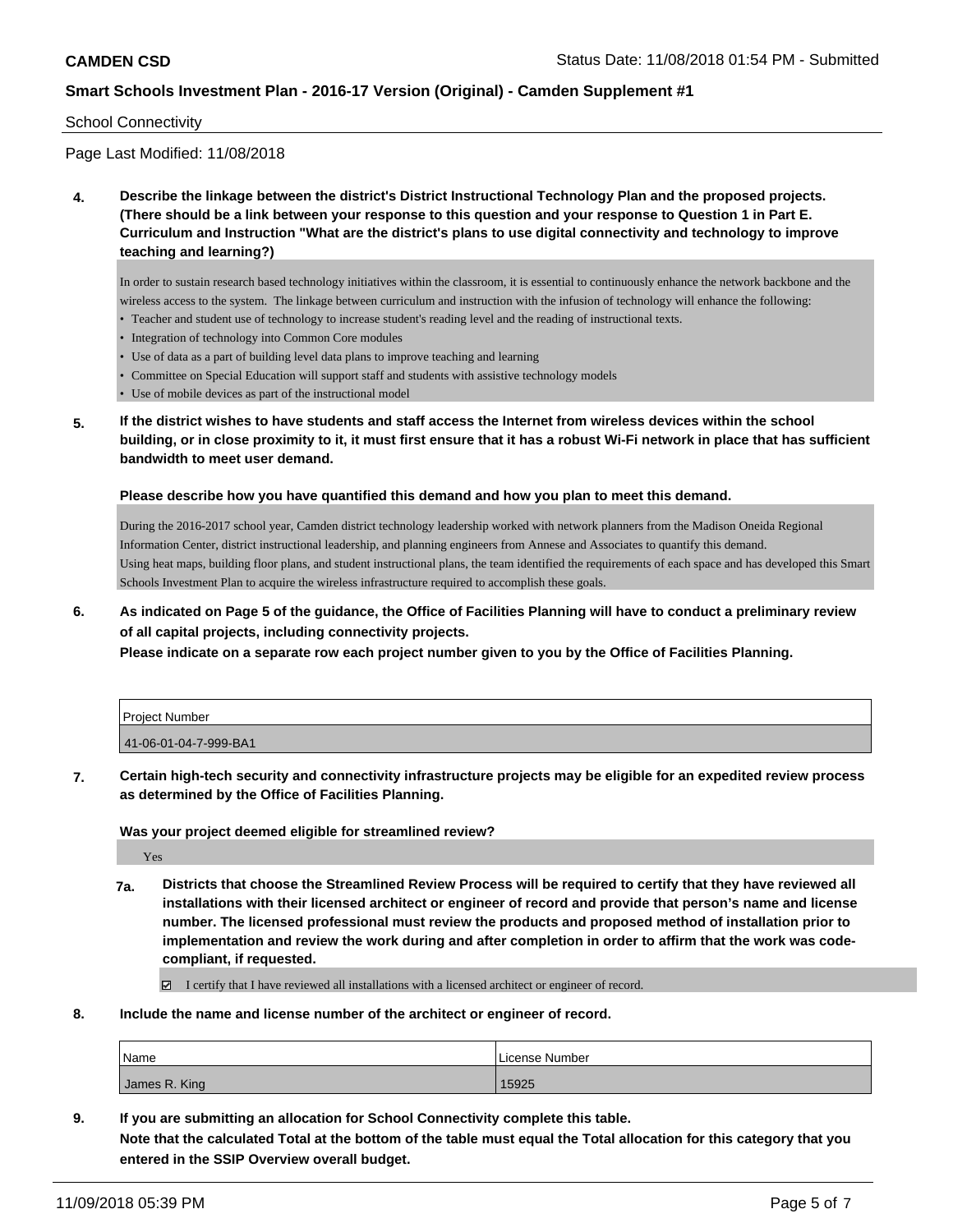School Connectivity

Page Last Modified: 11/08/2018

|                                            | Sub-           |
|--------------------------------------------|----------------|
|                                            | Allocation     |
| Network/Access Costs                       | 169,242        |
| <b>Outside Plant Costs</b>                 | $\overline{0}$ |
| School Internal Connections and Components | 4,800          |
| <b>Professional Services</b>               | 19,622         |
| Testing                                    | $\mathbf 0$    |
| <b>Other Upfront Costs</b>                 | $\mathbf 0$    |
| <b>Other Costs</b>                         | $\mathbf 0$    |
| Totals:                                    | 193,664        |

**10. Please detail the type, quantity, per unit cost and total cost of the eligible items under each sub-category. This is especially important for any expenditures listed under the "Other" category. All expenditures must be eligible for tax-exempt financing to be reimbursed through the SSBA. Sufficient detail must be provided so that we can verify this is the case. If you have any questions, please contact us directly through smartschools@nysed.gov. NOTE: Wireless Access Points should be included in this category, not under Classroom Educational Technology, except those that will be loaned/purchased for nonpublic schools.**

**Add rows under each sub-category for additional items, as needed.**

| Select the allowable expenditure<br>type.<br>Repeat to add another item under<br>each type. | Item to be purchased                                                                                | Quantity | Cost per Item | <b>Total Cost</b> |
|---------------------------------------------------------------------------------------------|-----------------------------------------------------------------------------------------------------|----------|---------------|-------------------|
| <b>Network/Access Costs</b>                                                                 | AIR-ANT2524DW-R 2.4 GHz 2 dBi/5<br>GHz 4 dBi Dipole Ant., White, RP-TNC                             | 140      | 20            | 2.800             |
| Network/Access Costs                                                                        | External WAP AIR-AP2802E-B-<br>K9802.11ac W2 AP w/CA; 4x4:3; Ext<br>Ant; 2xGbE, B Domain            | 1        | 711           | 711               |
| Network/Access Costs                                                                        | Internal WAP AIR-AP2802I-B-<br>K9802.11ac W2 AP w/CA; 4x4:3; Int<br>Ant: 2xGbE B                    | 81       | 661           | 53,541            |
| Network/Access Costs                                                                        | Erate 80% Discount Internal WAP AIR-<br>AP2802I-B-K9802.11ac W2 AP w/CA;<br>4x4:3; Int Ant; 2xGbE B | 123      | 120           | 14.760            |
| <b>Network/Access Costs</b>                                                                 | External WAP AIR-AP3802E-B-<br>K9802.11ac W2 AP w/CA; 4x4:3; Mod;<br>Ext Ant; mGig B Domain         | 32       | 808           | 25,856            |
| Network/Access Costs                                                                        | C1FPAIRK9 Cisco ONE Foundation<br>Perpetual - Wireless License                                      | 244      | 179           | 43,676            |
| <b>Connections/Components</b>                                                               | CV14126KC-4.514                                                                                     | 16       | 300           | 4,800             |
| Network/Access Costs                                                                        | CON-ECMU-C1FPAIRSWSS<br><b>UPGRADES C1 Foundation Perpetual</b><br>- Wireless                       | 244      | 37            | 9,028             |